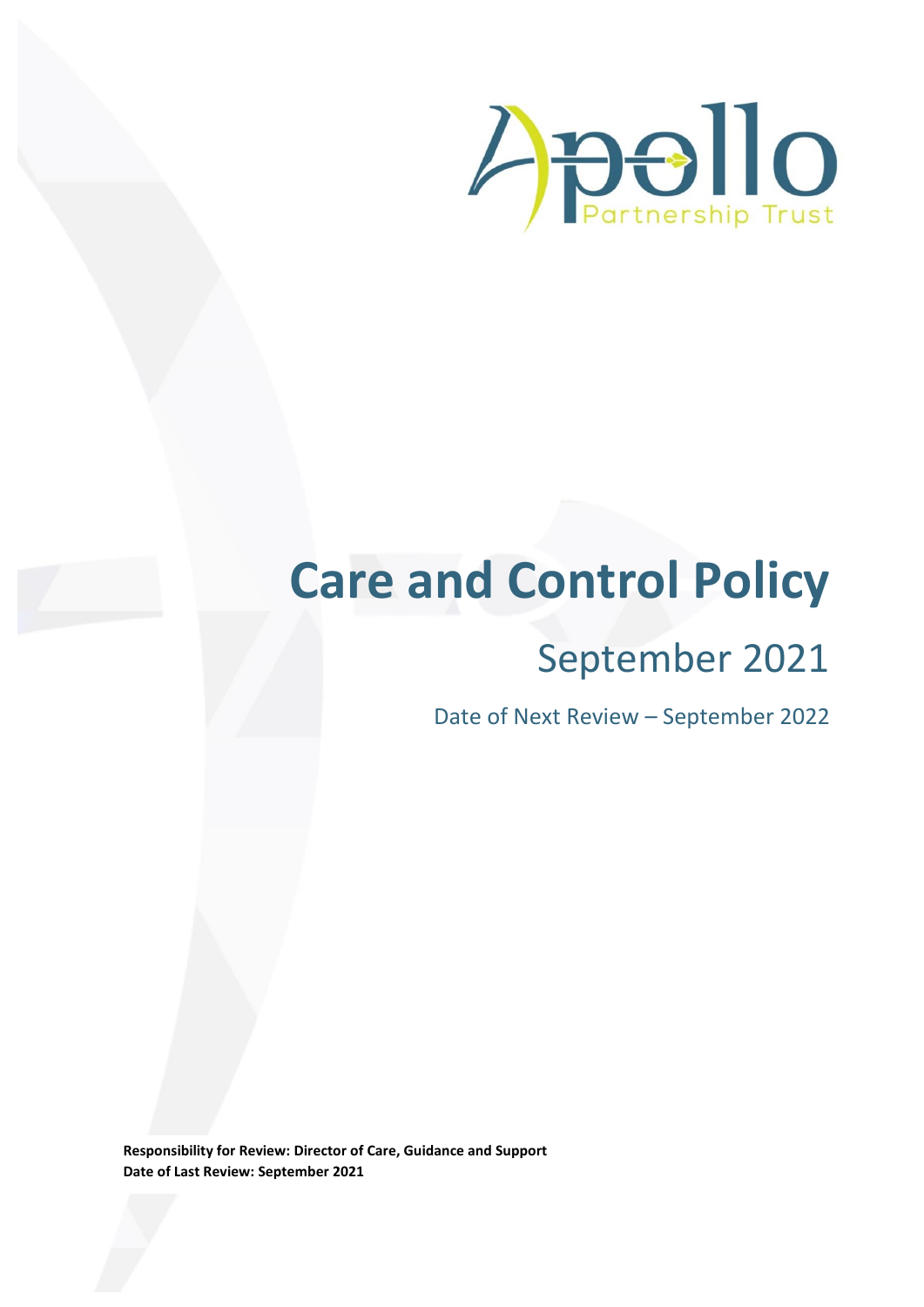Care and Control of Students: including Use of Reasonable Force, Confiscation, and Searching

#### **1.0 Policy statement**

Apollo Partnership Trust firmly believes that, in most instances, staff should not use any form of physical restraint on students. The Education Act of 1996 and the Education and Inspections Act of 2006 clarify the powers of teachers, and other staff in school, to use reasonable force to prevent students committing a crime, causing injury, damage or disruption. In summary, this policy notes that force cannot be used as punishment or as a premeditated strategy of control.

#### **2.0 Scope and purpose**

All schools are expected to devise a policy which can be understood by staff, parents, governors and students. This policy needs to be read in conjunction with the Child Protection Policy, Behaviour Policy, and Professional Conduct Policy.

The purpose of the policy is to define reasonable force, to explain who can use it and to explain when it can be used and for what reason. The policy explains our use of 'positive handling' in order to be transparent with parents and carers. It also describes our power to search students and confiscate prohibited items. This policy covers all students; we acknowledge our duty to make reasonable adjustments for disabled children and those with SEND.

#### **3.0 Authorised staff**

The Act allows all teachers in this trust to use reasonable force to control or restrain students in certain very defined circumstances (see below), where not intervening could lead to the risk of harm to others (e.g. a fight). It should be remembered at all times that the use of reasonable force is open to interpretation and very much depends on a teacher's risk assessment of the situation at the time. A guiding principle is whether any other strategy could have been used at the time. Other staff can be authorised to exercise this control and restraint and at Apollo Partnership Trust in addition to senior leaders and teachers the following staff have been authorised:

- all premises staff
- all technicians
- all admin staff
- all support staff
- all catering staff
- all pastoral staff
- student teachers on teaching experience visits

#### **4.0 The extent of the responsibility of those authorised**

**4.1** Section 550A of The Education Act allows teachers and those authorised to have control or charge of students, to use such force as is reasonable in the circumstances to prevent a student from doing, or continuing to do, any of the following:

- committing a criminal offence (including behaving in a way that would be an offence if the student were not under the age of criminal responsibility)
- injuring themselves and others
- causing damage to property (including the student's own property)
- engaging in any behaviour prejudicial to maintaining good order and discipline at school or among any of its students, whether in the classroom or elsewhere

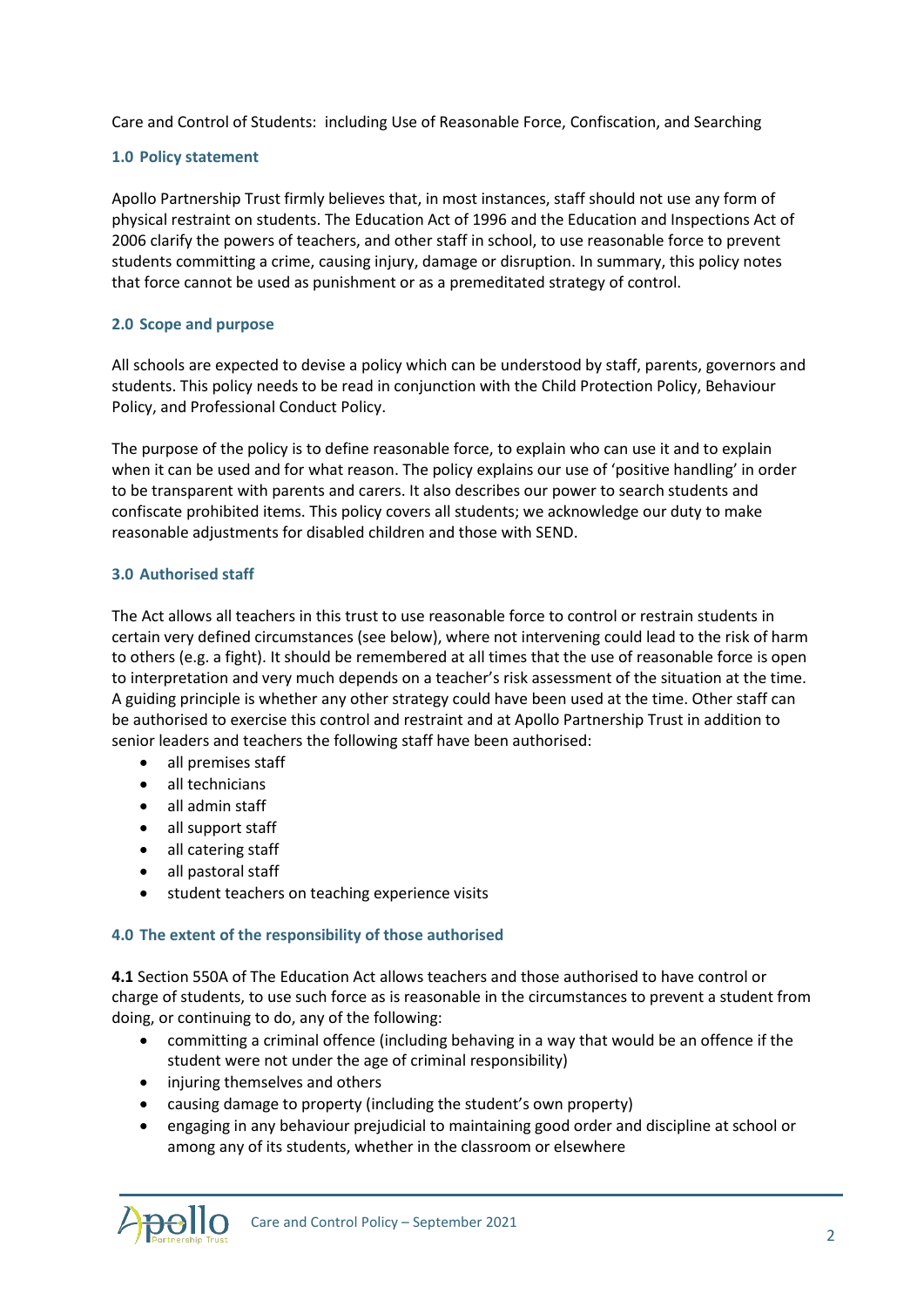**4.2** This provision applies whether the student is at school or on an organised activity e.g. field trip or visit. However, the section does not cover all situations in which it might be reasonable to use a degree of force. For example, everyone has the right to defend themselves against an attack, provided they do not use a disproportionate degree of force to do so. The member of staff should use reasonable force to control the situation. Similarly, in an emergency, for example, if a student were at immediate risk of injury, or on the point of inflicting injury on someone else, any member of staff would be entitled to intervene.

#### **5.0 Reasonable force**

**5.1** There is no legal definition of 'reasonable force' and the term covers the broad range of actions used by most teachers at some point in their career that involve a degree of physical contact with student. Force is usually used either to control or restrain. This can range from guiding a student to safety by the arm through to more extreme circumstances, such as breaking up a fight or where a student needs to be restrained to prevent violence or injury. 'Reasonable in the circumstances' means using no more force than is needed. 'Control' means either passive physical contact, such as standing between students or blocking a student's path, or active physical contact, such as leading a student by the arm out of a classroom. 'Restraint' means to hold back physically or to bring a student under control. It is typically used in more extreme circumstances; for example, when two students are fighting and refuse to separate without physical intervention. Staff will always try to avoid acting in a way that might cause injury. In extreme, cases it may not always be possible to avoid injuring the student.

There are two relevant considerations when thinking about the use of physical intervention to control:

- does the situation warrant it? For example, it would not be appropriate to use force on a trivial matter
- is the degree of force employed proportionate to the circumstances of the incident, and the seriousness of the behaviour, or the consequences it is intended to prevent? Any force should be the minimum needed to achieve the desired result. If force is judged to be necessary, consideration should be given to the age, gender, emotional and physical development of the child

Whether it is reasonable to use force, and the degree of force that could reasonably be employed, might also depend on the age, understanding and gender of the student.

Before intervening physically, a member of staff should, wherever practicable, tell the student who is misbehaving to stop and what will happen if he or she does not. The member of staff should continue attempting to communicate with the student throughout the incident and should make it clear that physical contact or restraint will stop as it ceases to be necessary. A calm and measured approach to a situation is needed and staff should never give the impression that they have lost their temper, or are acting out of anger or frustration, or to punish the student.

Sometimes a member of staff should not intervene in an incident without help (unless it is an emergency). For example, when dealing with an older student or a physically large student, or if the member of staff believes he or she may be at risk of injury. In those circumstances, the member of staff should remove other students who might be at risk and summon assistance from a colleague or colleagues or where necessary phone the police. The member of staff should inform the student(s) that he or she has sent for help. Until assistance arrives, the member of staff should continue to attempt to defuse the situation and try to prevent the incident from escalating.

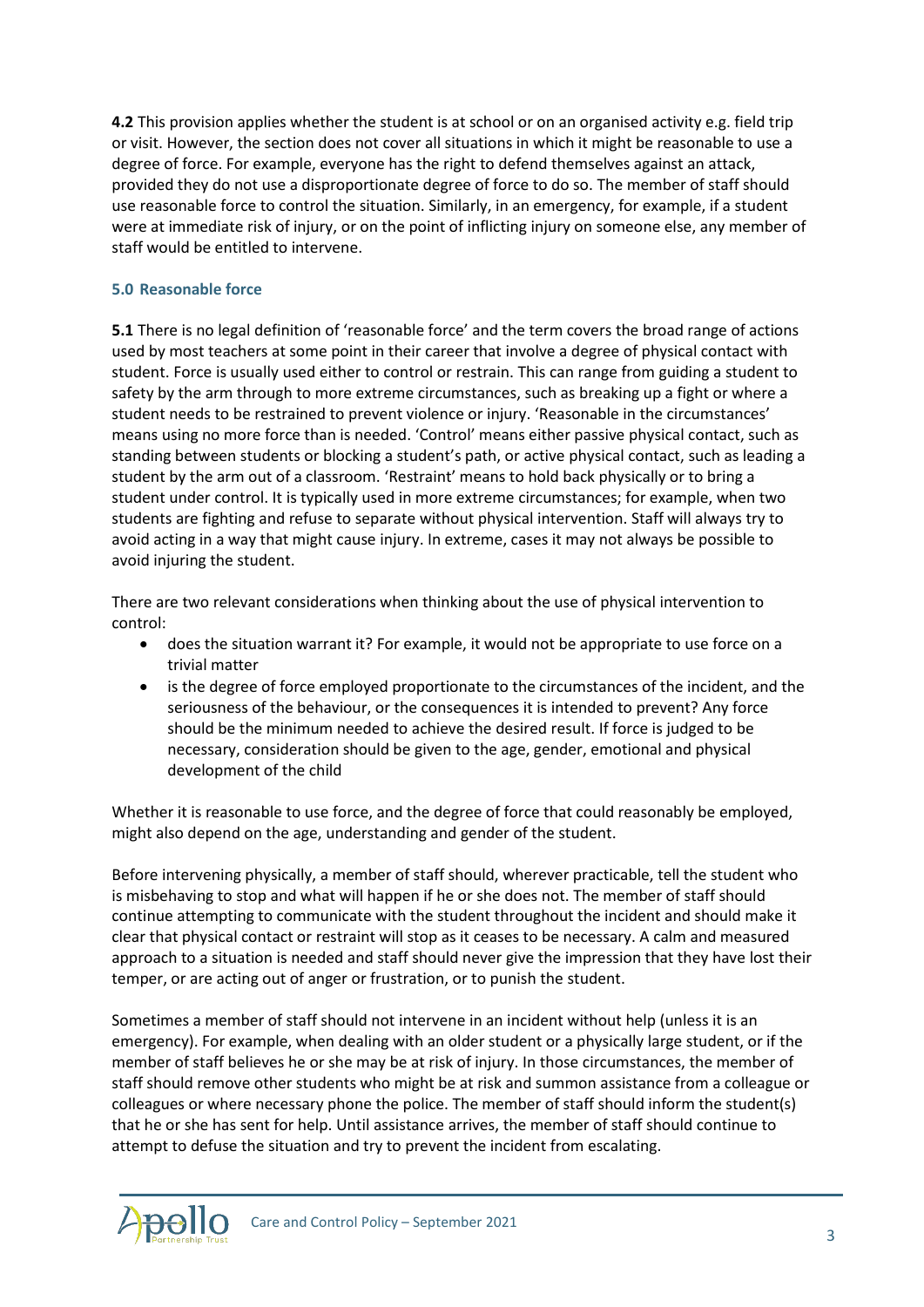#### **5.2 When can reasonable force be used?**

Reasonable force can be used to prevent students from hurting themselves or others, from damaging property, or from causing disorder. In a school, force is used for two main purposes: to control students or to restrain them. The decision on whether or not to physically intervene is down to the professional judgement of the staff member concerned and should always depend on the individual circumstances.

#### **6.0 Types of incident**

**6.1** There are a wide variety of situations where force (herein referred to as positive handling) might be appropriate, or necessary, to control or restrain a student:

- where action is necessary in self defence
- where there is a developing risk of injury or significant damage to property
- where a student is behaving in a way that is compromising good order and discipline

Examples of situations in the first two of the above categories include:

- a student attacking a member of staff, or another student, or students fighting
- a student engaging in, or on the verge of committing, deliberate serious damage or vandalism to property
- a student causing, or at risk of causing, injury or damage by accident, by rough play or by misuse of dangerous materials or objects
- a student running in a corridor or on a stairway in a way in which he or she might cause an accident likely to injure him or herself or others
- a student absconding from class or trying to leave school (NB this will only apply if a student could be at greater expected risk if not kept in the classroom, or at school, or trying to control the student could lead to physically harming them. This may depend on the age of the student)

Examples of situations that fall into the third category are:

- a student persistently refusing to obey an order to leave a classroom
- a student behaving in a way that is seriously disrupting a lesson and cannot be managed through the usual behaviour policy and routines

In the third category, control or restraint should only be used if the student could cause harm to the member of staff or other students (e.g. through violation of health and safety).

#### **Staff cannot, under any circumstances, use force as a form of punishment.**

#### **6.2 Power to search students**

Staff have the power to search students and their lockers and coats, without consent and the Head of School/Headteacher and senior staff can use reasonable force to do so (see above). Members of staff have the power to search for "prohibited items" such as:

- knives and weapons
- alcohol and illegal drugs
- stolen items
- tobacco and cigarette papers
- **•** fireworks
- pornographic images
- any article that has been, or is likely to be, used to commit an offence, cause personal injury or damage to property

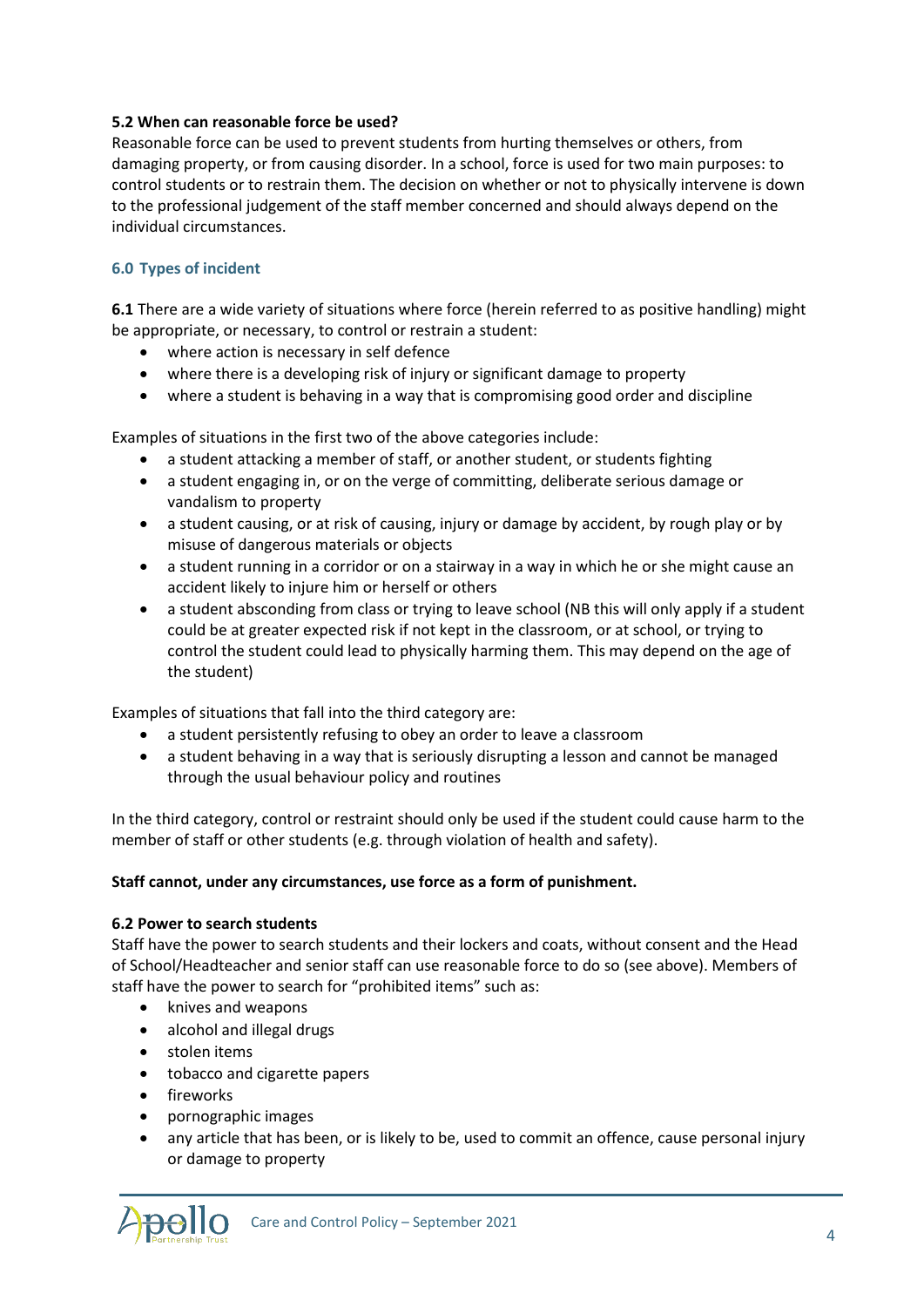All staff are authorised to search for these items, however searches MUST be conducted by at least two members of staff.

The police will always be informed on the discovery of any illegal or dangerous item and efforts will be made to work with the police to determine where the item(s) came from. If a member of staff has to use reasonable force, we will inform parents. If a member of staff has used reasonable force for the reasons stated in the policy and a parent complains about its use, it is not for the member of staff to prove that their actions are reasonable, it is for the complainant to show that they were not.

#### **7.0 Definitions of positive handling**

**7.1**This policy does more than outline the use of positive handling at the school. It aims to provide a transparent overview of how we use physical contact to both care for and, where appropriate, control our students. Our Care and Control policy describes the acceptable physical interaction between staff and students on a daily basis. Based on the principles of moving from least intrusive to more restrictive holding, we have divided interaction into three areas.

- **Physical contact**: situations in which physical interaction occurs between staff and students to either care for students who may be distressed, or have severe and profound learning disabilities, or in subject areas such as physical education in order to promote inclusive learning opportunities and deliver the academic curriculum. In addition, staff will also use positive touch to comfort students, and as part of the pastoral curriculum in order to teach them more appropriate ways of seeking attention.
- **Physical intervention**: this may be used to divert a student from destructive or disruptive action; for example, guiding or leading a student by the arm or shoulder with little or no force. The techniques implemented here will include 'turn, gather, guide' and the 'friendly hold'. The important factor within these situations is the compliance of the child.
- **Physical control** and restraint / restrictive physical intervention: this will involve the use of reasonable force when there is an immediate risk to students, staff or property. It is important to note that the use of reasonable force should be seen as a last resort. All such incidents are to be recorded, reported and stored in an accessible way.

**7.2** The following strategies are employed as a means by which to deal proactively with challenging behaviours and to ensure that restrictive physical interventions are used as a last resort and only when absolutely necessary:

- use of the academy positive behaviour routines and strategies
- de-escalation, diffusion and distraction activities
- firm, verbal instructions advising that one does not like the behaviour exhibited and the consequences if the behaviour continues
- **•** supervision
- time out of the situation
- withdrawal of class / school privileges
- positive handling techniques such as prompts, guides and escorts
- behaviour analysis recording to evaluate inappropriate behaviours and develop a plan of action through a behaviour management strategy to reduce such behaviours
- referral to external agencies for expert guidance and support
- behaviour management strategies are discussed with parents and children (if appropriate) and an indication of the positive handling techniques (prompts, guides and escorts) that may be used

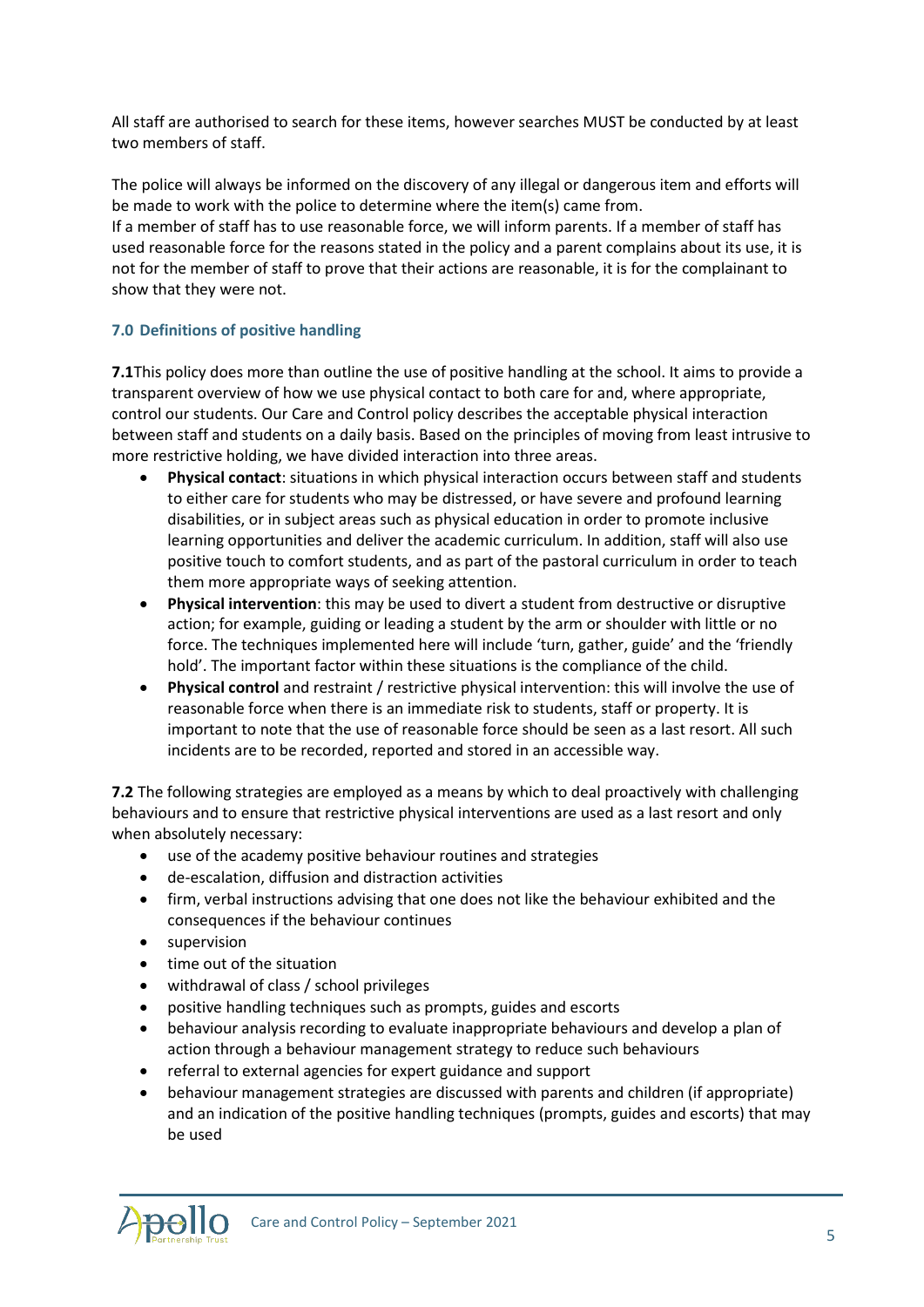#### **8.0 Application of force**

**8.1** Physical intervention can take several forms. It might involve staff:

- using techniques such as prompt, guide and escort
- physically interposing between students
- blocking a student's path
- in extreme circumstances, using more restrictive holds that are reasonable and proportionate in their nature

In exceptional circumstances, where there is an immediate risk of injury, a member of staff may need to take any necessary action that is consistent with the concept of 'reasonable force'; for example, to prevent a young student running off a pavement onto a busy road, or to prevent a student hitting someone, or throwing something. Staff should avoid touching a student in a way that might be considered inappropriate.

Where the risk is not so urgent, the member of staff should consider carefully whether, and if so when, physical intervention is right. Members of staff should always try to deal with a situation through other strategies before using force. All members of staff need developed strategies and techniques for dealing with difficult students and situations (which they should use to defuse and calm a situation). In a non-urgent situation, force should only be used when other methods have failed. That consideration is particularly appropriate in situations where the aim is to maintain good discipline, and there is no direct risk to people or property.

As the key issue is establishing good order, any action which could exacerbate the situation needs to be avoided. The possible consequences of intervening physically, including the risk of increasing the disruption or actually provoking an attack, need to be carefully evaluated. The age and level of understanding of the student is also very relevant in those circumstances. Physical intervention to enforce compliance with staff instructions is likely to be increasingly appropriate with older students. It should never be used as a substitute for good behavioural management.

#### **8.2 Strategies for dealing with challenging behaviours**

As endorsed in the Behaviour policy, staff will utilise consistent positive strategies to encourage acceptable behaviour and good order. Every effort will be made to resolve conflicts positively and without harm to students, staff, property, buildings or the environment. Where unacceptable behaviour threatens and discipline and provokes intervention, some or all of the following approaches may be taken according to the circumstances of the incident:

- consistent application of the academy positive behaviour system
- verbal acknowledgement of unacceptable behaviour with request for the student to refrain (this should include negotiation, care and concern)
- further verbal reprimand stating that this is a repeated request for compliance, an explanation of why observed behaviour is unacceptable, an explanation of the consequences of the continued inappropriate behaviour
- a statement of intent that physical intervention may well be used alongside a reminder that holding will cease when the child shows compliance
- physical intervention reasonable force being used to prevent a child harming themselves, others or property

With reference to the DOH/DFES guidance of July 2002, the strategies of 'time out' and 'withdrawal' may be used. It is not in the Behaviour policy at Apollo to use seclusion as a behaviour management tool. It is important to understand the distinctions between these:

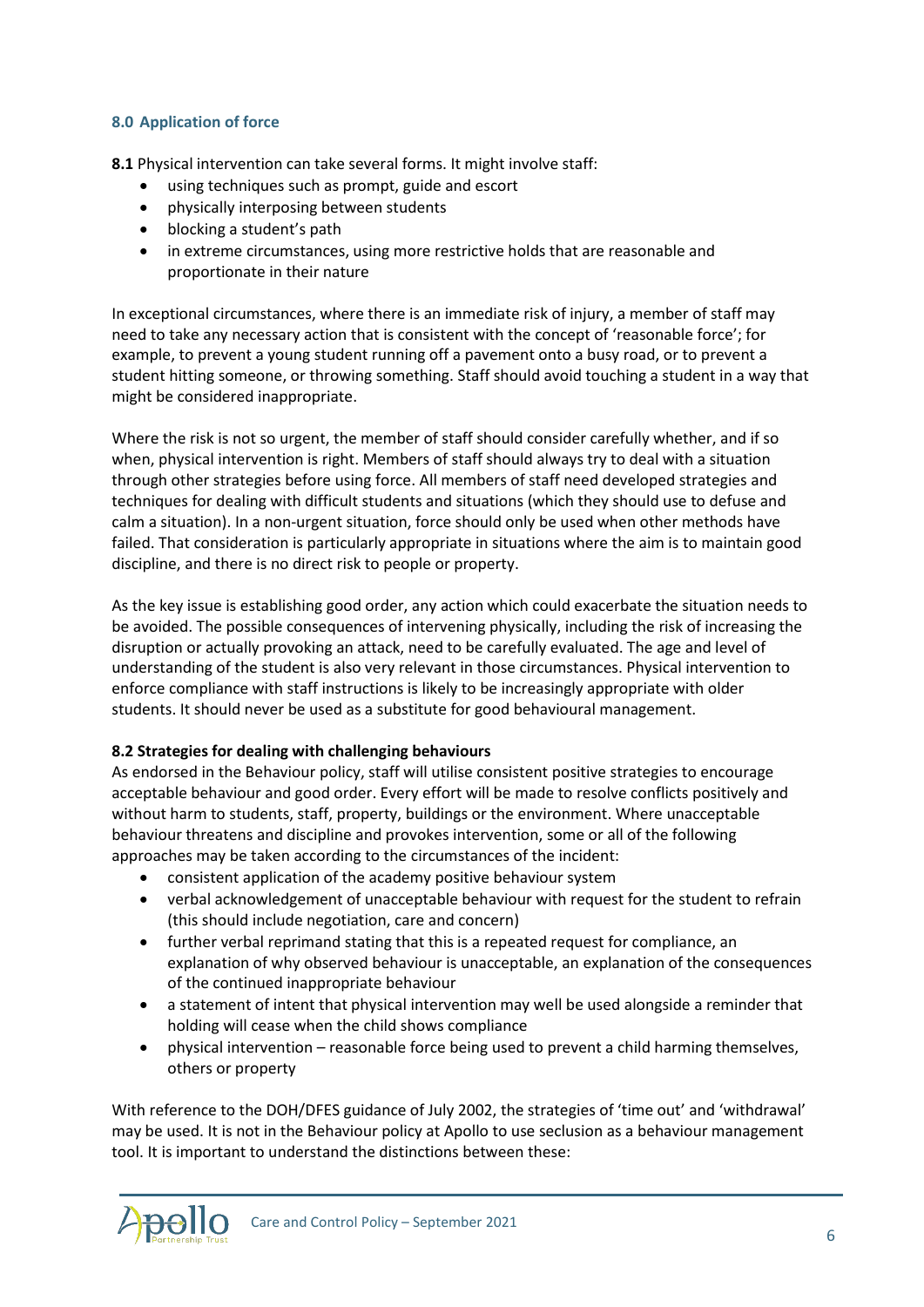- seclusion where an adult or child is forced to spend time alone, unsupervised, against their will
- time out which involves restricting the young person's access to all positive reinforcements as part of the behavioural programme
- withdraw which involves removing the young person from a situation which causes anxiety or distress to a location where they can be continuously observed and supported until they are ready to resume their usual activities

#### **8.3 Recording incidents**

It is important that there is a detailed, contemporaneous, written report of any occasion (except minor or trivial incidents) where force is used. At Apollo, there is a simple form (see Appendix 1) for staff to complete. It may help to prevent any misunderstanding or misrepresentation of the incident and it will be helpful should there be a complaint. Following any such incident, the member of staff concerned should immediately tell the Head of School/Headteacher or Deputy Heads and provide a written report as soon as possible afterwards. That report should include:

- the name(s) of the student(s) involved and when, and where, the incident took place
- the names of any other staff or students who witnessed the incident
- the reason that force was necessary (e.g. to prevent injury to the student, another student or member of staff)
- how the incident began and progressed, including details of the student's behaviour, what was said by each of the parties, the steps taken to defuse or calm the situation, the degree of force used, how that was applied and for how long
- the student's response and the outcome of the incident
- details of any injury suffered by the student, another student, a member of staff and of any damage to property

Staff may find it helpful to seek advice from a senior colleague or a representative of their professional association when compiling a report. They should also keep a copy of the report. Incidents involving the use of force can cause the parents/carers of the students involved great concern. It is trust policy to inform parents/carers of an incident involving their child and give them an opportunity to discuss it. The Head of School/Headteacher, Deputy Heads will need to consider whether that should be done straight away, or at the end of the school day and whether parents should be told orally or in writing.

#### **8.4 Complaints**

All complaints will be dealt with in line with the Trust Complaints policy and will be investigated thoroughly and speedily.

Involving parents/carers when an incident occurs with their child, should help to avoid complaints from the parents/carers. However, it may not prevent all complaints, and a dispute about the use of force by a member of staff could lead to an investigation, either under disciplinary procedures or by the police and social services department under child protection procedures.

Where a member of staff has acted legally and in line with this policy, this will provide a defence to any criminal or civil action. The onus is on the person making the complaint to prove that his / her allegation is true and not for the member of staff to show that he / she has acted reasonably. Suspension of the member of staff will not be automatic and will be considered in line with our Disciplinary policy and our policy on dealing with allegations.

#### **8.5 Monitoring incidents**

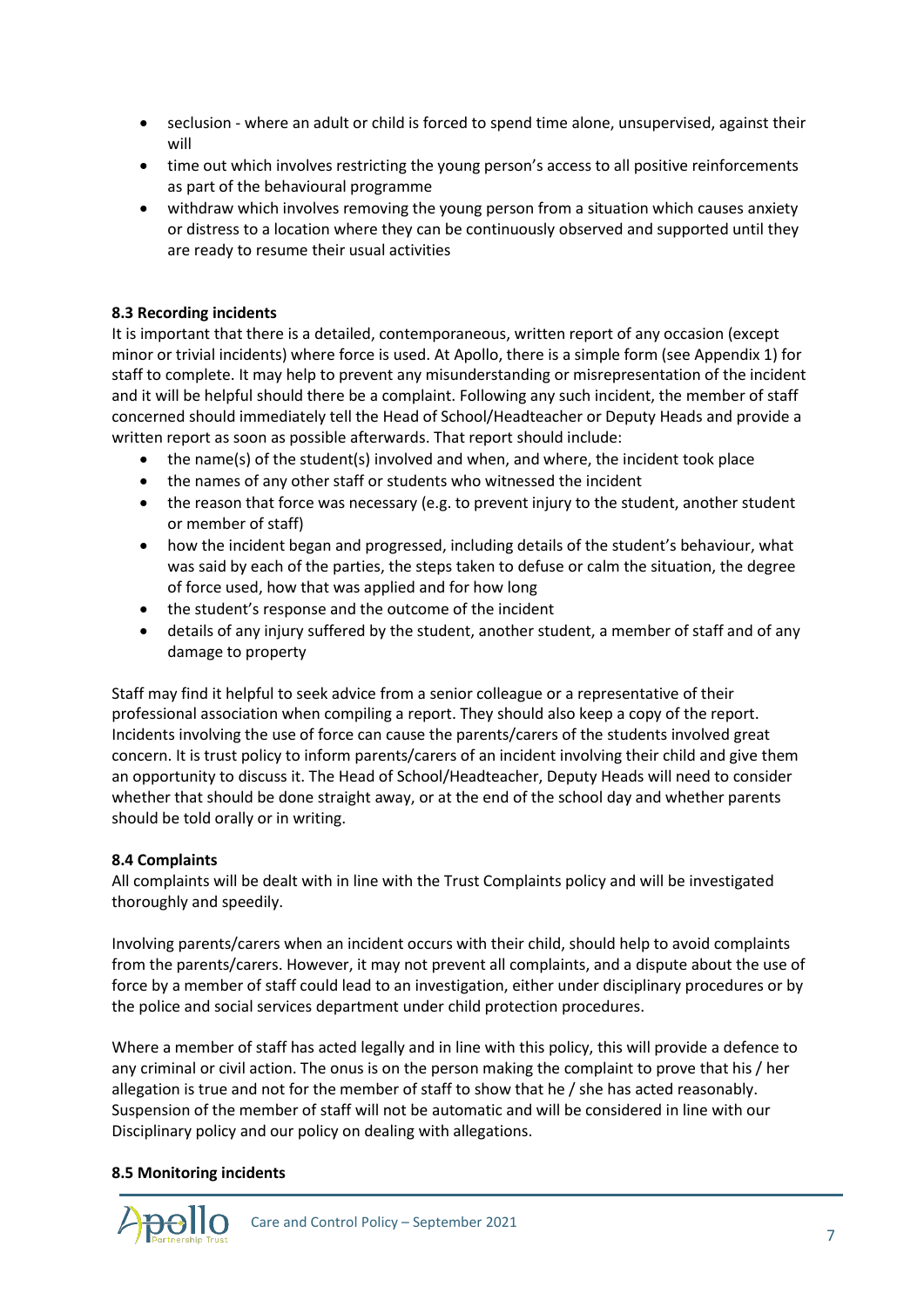Whenever a member of staff has occasion to use reasonable force, this will always be recorded and documented following agreed procedures. Monitoring of incidents will help to ensure that staff are following the correct procedures and will alert their line manager and senior staff to the needs of any students whose behaviour may require the use of reasonable force. The monitoring of incidents will take place on a regular basis and the results used to inform planning to meet individual student and school needs. To support the Head of School/Headteacher, and the academy and ensure objectivity, the named safeguarding governor in each academy will support this process by undertaking regular audits of incidents and feeding back findings to the Head of School/Headteacher and governing body.

#### **8.6 Physical contact with students in other circumstances**

There are occasions when physical contact with a student may be proper and necessary other than those covered by Section 550A of the 1996 Act. Some physical contact may be necessary to demonstrate exercises or techniques during PE lessons, sports, DT or Music, or if a member of staff has to give first aid. Younger students and students with special educational needs may need staff to provide physical prompts or help. Touching may also be appropriate where a student, particularly a younger child, is in distress and needs comforting. Staff will use their own professional judgement when they feel a student needs this kind of support (see Professional Conduct, and Child Protection Policy).

There may be some students for whom touching is particularly unwelcome. For example, some students may be particularly sensitive to physical contact because of their cultural background or because they have been abused. It is important that all staff receive information on these youngsters. Staff will receive information from the Cars and Guidance Teams about these students. Physical contact to comfort students becomes increasingly open to question as students get older and staff should also bear in mind that even innocent and well-intentioned physical contact can sometimes be misconstrued.

*September 2021*